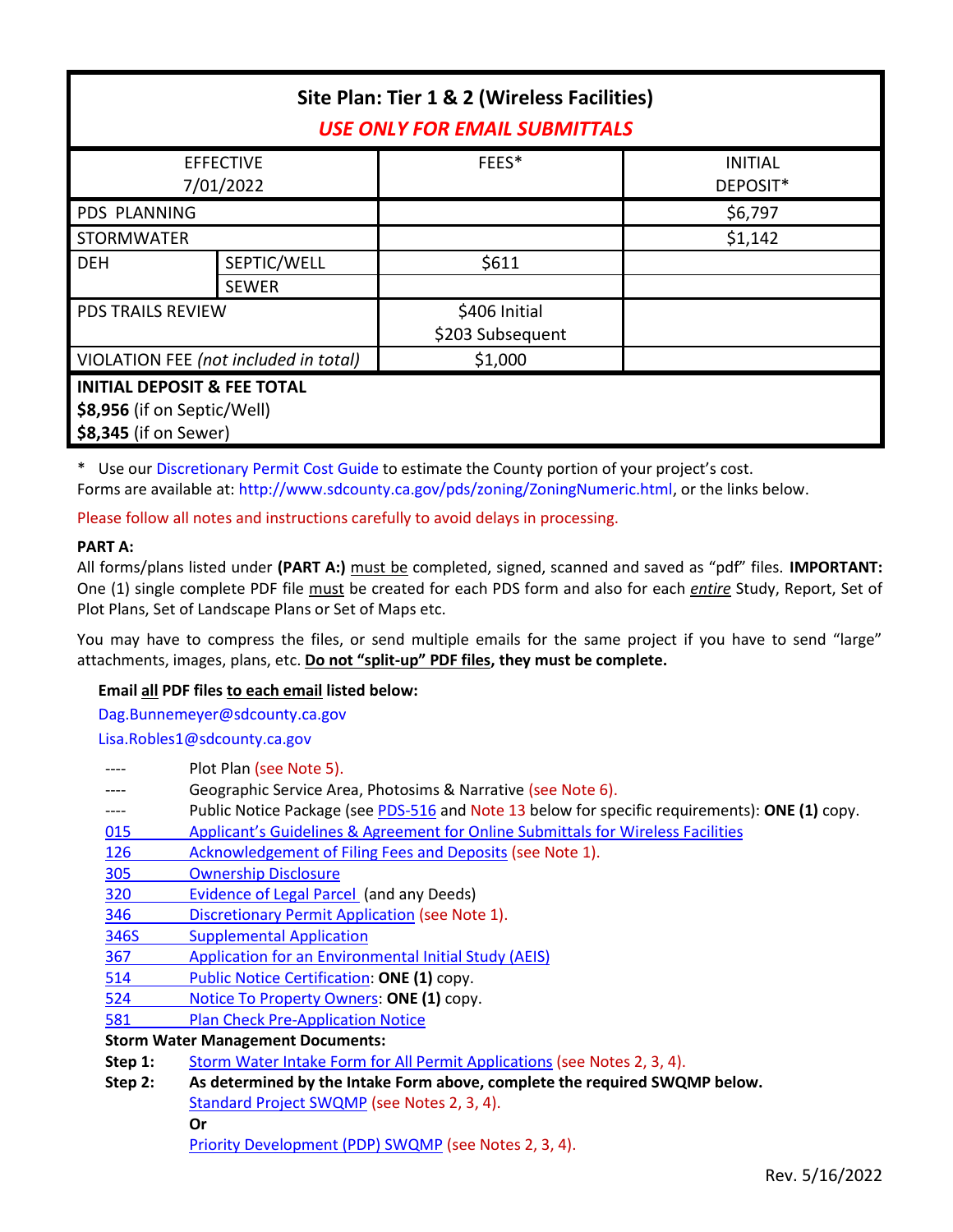### **PART B:**

#### **All items listed below are for your information only. Please do not submit these forms.**

- 090 [Minimum Plot Plan Information](http://www.sdcounty.ca.gov/pds/docs/pds090.pdf)
- 209 [Defense and Indemnification Agreement FAQs](http://www.sdcounty.ca.gov/pds/zoning/formfields/PDS-PLN-209.pdf)
- 506 [Site Plan Applicant's Guide](http://www.sdcounty.ca.gov/pds/zoning/formfields/PDS-PLN-506.pdf)
- [515 Public Notice Procedure](http://www.sdcounty.ca.gov/pds/zoning/formfields/PDS-PLN-515.pdf)
- 516 [Public Notice Applicant's Guide](http://www.sdcounty.ca.gov/pds/zoning/formfields/PDS-PLN-516.pdf)
- 906 [Signature Requirements](http://www.sdcounty.ca.gov/pds/zoning/formfields/PDS-PLN-906.pdf)
	- [Grading Plan Handout for Site Plans](http://www.sdcounty.ca.gov/pds/zoning/formfields/GradePlanHandoutSitePlanMUP.pdf)

## **NOTES:**

## 1. **IMPORTANT:**

A Registered Property Owner **MUST SUBMIT** a **Signed Letter of Authorization** for an Agent if; An Authorized Agent signs the PDS-346 form and is not the registered owner of the parcel.

Or, the parcel is owned by two or more registered owners.

Or, not all of the registered owners are signing the PDS-346 form.

- Or, the Authorized Agent is not the Financially Responsible Party.
- Or, the parcel is owned by a Corporation.

# **ADDITIONALLY:**

Financially Responsible Party **MUST SIGN** form PDS-126. Financially Responsible Party **INFORMATION MUST MATCH EXACTLY** on form PDS-126

Authorized Agent **may sign** form PDS-346 **ONLY IF ATTACHED** to a **Signed Letter of Authorization.**

- 2. Files CANNOT have any security restrictions or passwords. Please name each PDF file based on the "Title or PDS Form Number" of document being submitted (examples: Plot Plan, PDS-015, PDS-215, PDS-346, Storm Water Intake Form, Standard SWQMP, or PDP SWQMP).
- 3. The Storm Water Intake Form determines whether a project requires a Standard SWQMP or Priority Development Project (PDP) SWQMP. These forms and documents must be submitted as PDF files on the USB Flash Drive and have all required signatures.
- 4. One (1) single complete PDF file must be created for each PDS Form and also for each entire Study, Report, Set of Plot Plans, Set of Landscape Plans or Set of Maps etc. Do not "split-up" files, they must be complete.
- 5. Plot plans, elevation drawings, etc. (must be at least 11" x 17"). Plot plan must be drawn in standard Engineer's scale.
- 6. In addition to the above requirements, all wireless telecommunication projects are required to submit additional information listed under the Wireless Facilities Section in the **PDS-313 Major Use Permit Applicant's Guide**. (For example: Geographic Service Area Maps, Alternative Site Analysis, Photo-simulation, etc.). Electronic submittal must contain all required documents and a written Narrative addressing the requirements listed in Section 6984 of the Zoning Ordinance.
- 7. If the project is in a special area, those requirements must also be followed.
- 8. Collect **PDS Review Teams** deposit unless waived or lowered by Project Manager in **PDS Review Teams** prior to submittal.
- 9. Project goes to local Community Planning Group and/or Design Review Board for recommendation.
- 10. **Cell Sites Adding Generators:** Existing approved projects that are adding generators require a modification to the existing permit. Also, do not accept **PDS Review Teams** money as they don't need to review. There is no distribution to **PDS Review Teams**. Put a note on PDS-346 telling PPS not to distribute to **PDS Review Teams**.
- 11. If project is a violation, plans must have Code Compliance Officer's stamp before accepting the application.